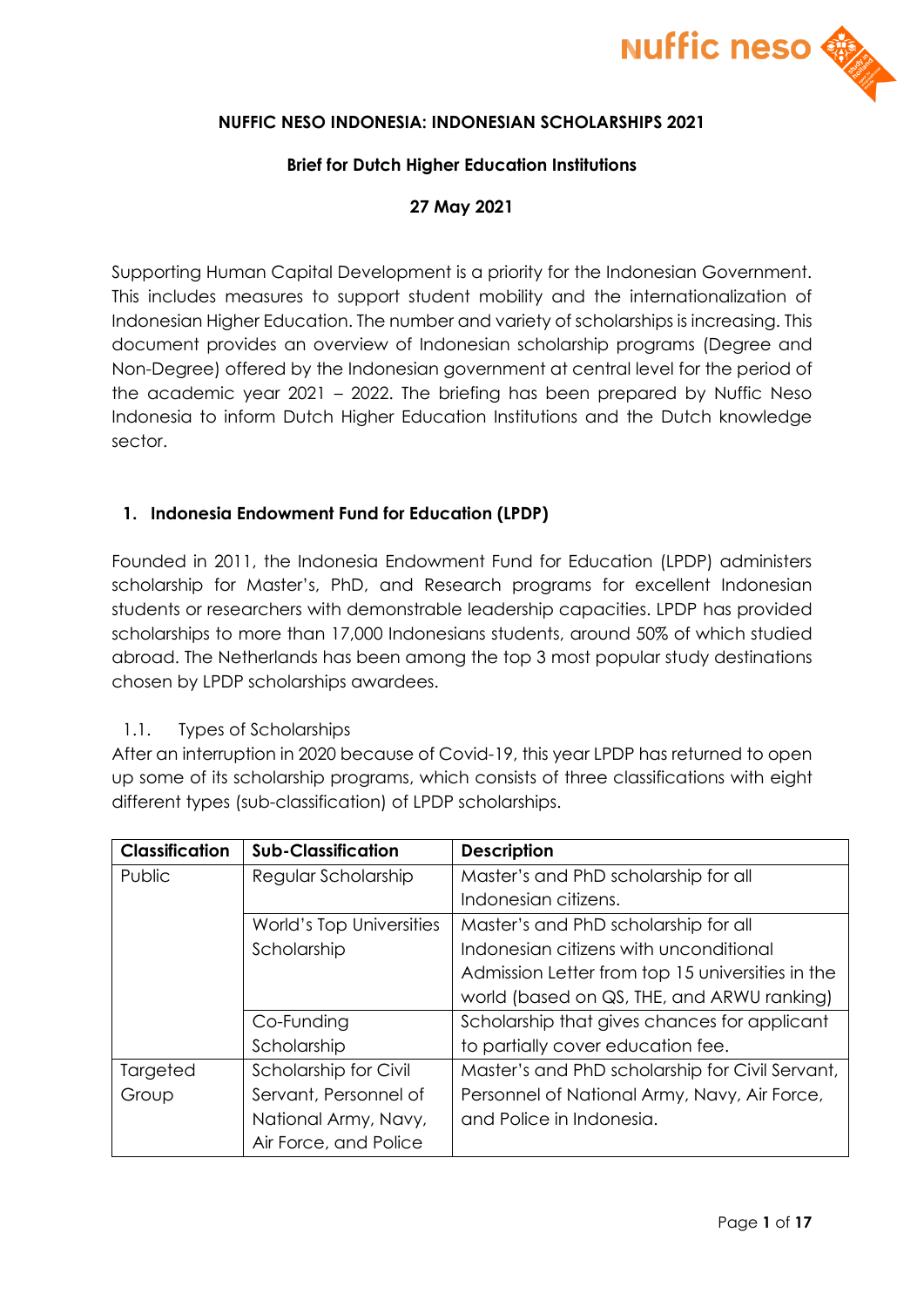

|               | Scholarship for      | Master's scholarship for Indonesian citizens |
|---------------|----------------------|----------------------------------------------|
| Entrepreneurs |                      | who are active in the field of               |
|               |                      | entrepreneurship.                            |
| Affirmation   | Scholarship for the  | Master's and PhD scholarship for disabled    |
|               | disabled             | Indonesian citizens.                         |
|               | Underdeveloped       | Master's and PhD scholarship for Indonesian  |
|               | Region Scholarship   | citizens from underdeveloped regions (96     |
|               |                      | specified regencies) in Indonesia.           |
|               | Underprivileged      | Master's scholarship for Indonesian citizens |
|               | Achiever Scholarship | from underprivileged families.               |

### 1.2. Registration and Selection Timeline

The scholarship selection schedule consists of 2 phases for both studying within the country and abroad as follows:

|              |                                          | <b>Phase I</b>          | <b>Phase II</b>             |  |
|--------------|------------------------------------------|-------------------------|-----------------------------|--|
| <b>Phase</b> | <b>Activities</b>                        | (holders of             | (non-holders of             |  |
|              |                                          | unconditional LoA)      | unconditional LoA)          |  |
|              | Opening of General Scholarship           | 4 May 2021              |                             |  |
|              | Registration                             |                         |                             |  |
|              | Opening of Affirmation and               |                         | 8 May 2021                  |  |
|              | <b>Targeted Scholarship Registration</b> |                         |                             |  |
|              | Closing of General Scholarship           | 1 June 2021             |                             |  |
|              | Applications                             |                         |                             |  |
|              | Closing of Affirmation and Targeted      | 4 June 2021             |                             |  |
|              | Scholarship Registration                 |                         |                             |  |
|              | Administrative selection                 | $2 - 10$ June 2021      |                             |  |
|              | Announcement of Administrative           | 11 June 2021            |                             |  |
|              | <b>Selection Results</b>                 |                         |                             |  |
|              | Academic Substance Selection and         | 16 - 19 June 2021       |                             |  |
|              | Nationality                              |                         |                             |  |
|              | Announcement of Selection Results        |                         |                             |  |
|              | for Academic Substances and              | 24 June 2021            |                             |  |
|              | <b>Nationality</b>                       |                         |                             |  |
|              | Interview                                | 5-16 July 2021          | 23 July - 25 August<br>2021 |  |
|              | Announcement of Interview                | 22 July 2021            | 30 August 2021              |  |
|              | <b>Selection Results</b>                 |                         |                             |  |
|              | <b>Registration Opens</b>                | 1 August 2021           |                             |  |
|              | <b>Registration Closes</b>               | 8 September 2021        |                             |  |
|              | Administrative Selection                 | $9 - 23$ September 2021 |                             |  |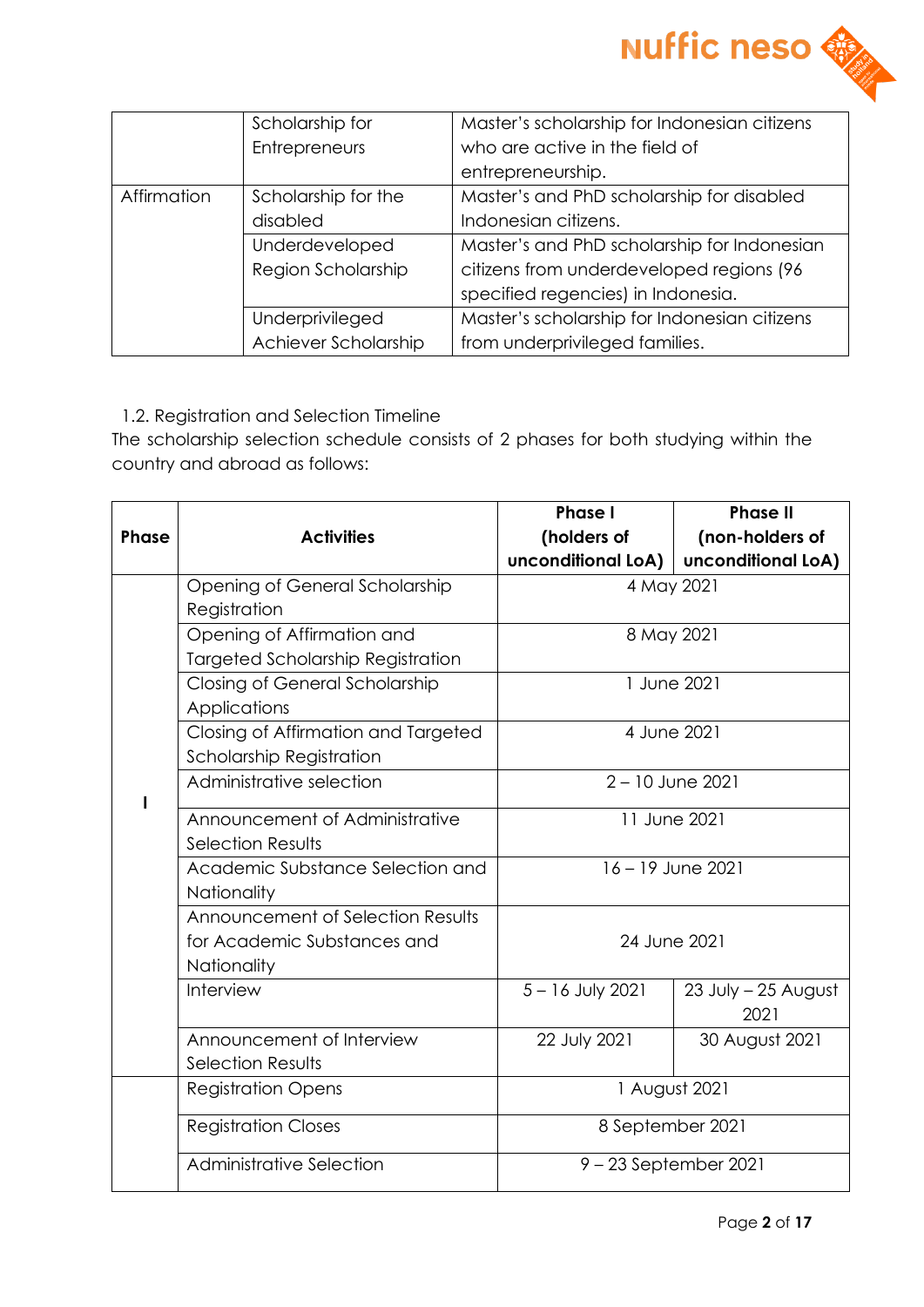

|   | Announcement of Administrative    | 24 September 2021             |
|---|-----------------------------------|-------------------------------|
|   | Selection Results                 |                               |
|   | Academic Substance Selection and  | 4 - 8 October 2021            |
|   | <b>Nationality</b>                |                               |
| Ш | Announcement of Selection Results |                               |
|   | for Academic Substances and       | 13 October 2021               |
|   | <b>Nationality</b>                |                               |
|   | Interview                         | 25 October - 26 November 2021 |
|   |                                   |                               |
|   | Announcement of Interview         | 3 December 2021               |
|   | Selection Results                 |                               |

Note:

Phase I of Scholarship Selection

- Applicants who submit an Unconditional LoA can start their academic study as early as **September 2021** for studying abroad.
- Applicants who have not submitted an Unconditional LoA may start their academic study as early as **January 2022**.

Phase II of Scholarship Selection

- LPDP awardees may start their academic study as early as **February 2022**.
- 1.3. Foreign University List and Subject Choice

This year's list of universities eligible for LPDP scholarships was collected based on the Top 200 of THE and QS university rankings. Based on this, 15 Dutch Higher Education Institutions (DHEIs) have been included. Please note that DHEIs may not be on all lists for each scholarship. The different lists of DHEIs included in the LPDP Scholarship programs can be seen below:

#### 1.3.1. LPDP Regular List

Master's and PhD scholarship for all Indonesian citizens.

| No.             | <b>Name of Institution</b>       | <b>Study Program</b> |
|-----------------|----------------------------------|----------------------|
|                 | University of Amsterdam          | All Subject          |
| 2               | <b>Utrecht University</b>        | All Subject          |
| 3               | <b>TU Delft</b>                  | All Subject          |
| 4               | Leiden University                | All Subject          |
| 5               | University of Groningen          | All Subject          |
| 6               | Wageningen University & Research | All Subject          |
| 7               | Erasmus University Rotterdam     | All Subject          |
| 8               | Radboud University               | All Subject          |
| 9               | Design Academy Eindhoven         | Art & Design         |
| 10 <sup>°</sup> | University of Twente             | Remote Sensing       |
| 11              | Hotel School the Hague           | Hospitality          |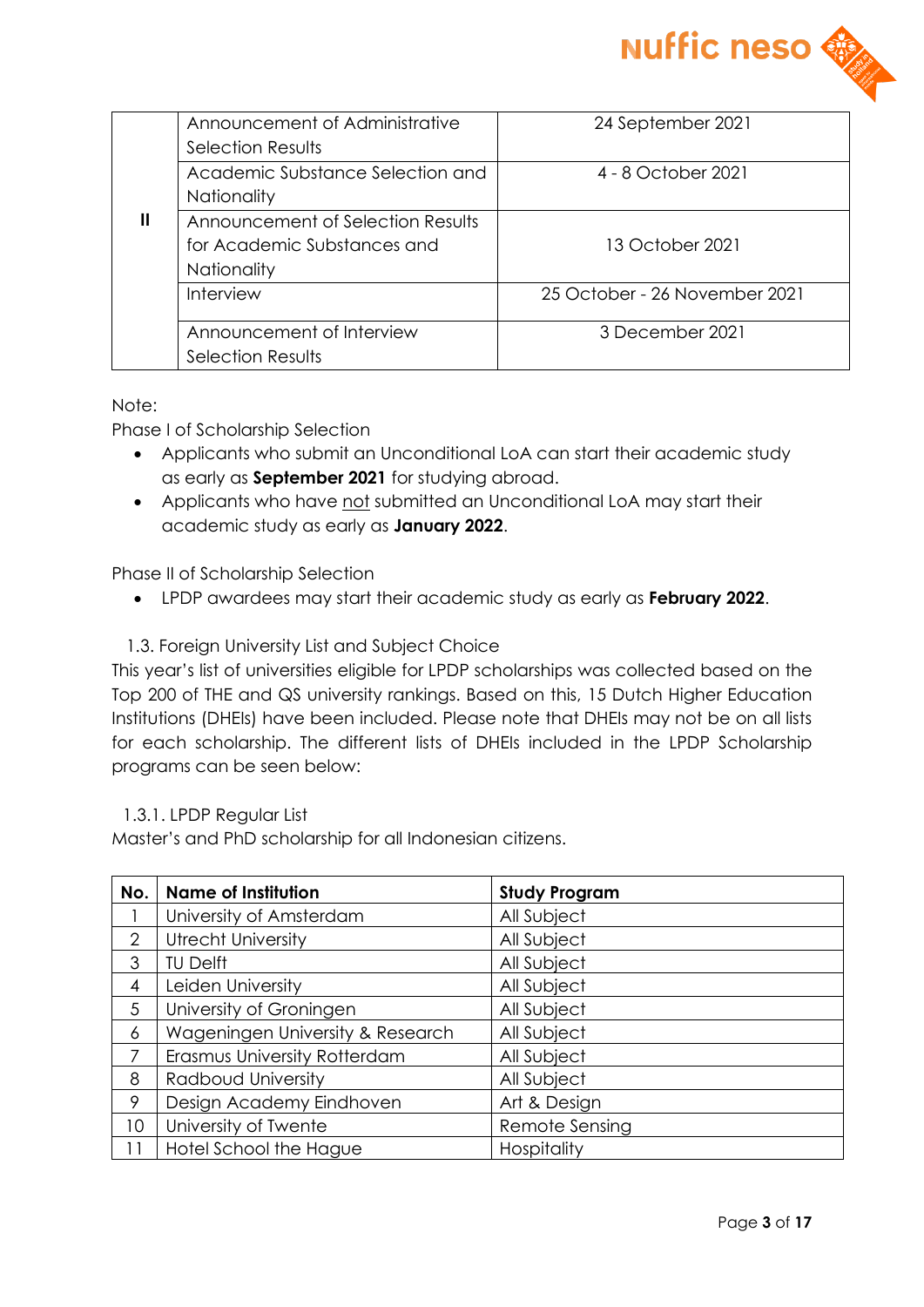

1.3.2. LPDP Targeted and Affirmation List (with an exception Scholarship for Entrepreneurs)

(Please see the scholarship type table for further details on the scholarship)

| No.             | <b>Name of Institution</b>       | <b>Study Program</b> |
|-----------------|----------------------------------|----------------------|
|                 | University of Amsterdam          | All Subject          |
| $\overline{2}$  | <b>Utrecht University</b>        | All Subject          |
| 3               | <b>TU Delft</b>                  | All Subject          |
| $\overline{4}$  | Leiden University                | All Subject          |
| 5               | University of Groningen          | All Subject          |
| 6               | Wageningen University & Research | All Subject          |
| $\overline{7}$  | Erasmus University Rotterdam     | All Subject          |
| 8               | Radboud University               | All Subject          |
| 9               | <b>VU Amsterdam</b>              | All Subject          |
| 10              | <b>Maastricht University</b>     | All Subject          |
| 11              | <b>TU Eindhoven</b>              | All Subject          |
| 12 <sup>2</sup> | University of Twente             | All Subject          |
| 13              | Design Academy Eindhoven         | Art & Design         |
| 14              | Hotel School the Hague           | Hospitality          |

1.3.3. LPDP Targeted List – Scholarship for Entrepreneurs

Master's scholarship for Indonesian citizens who are active in the field of entrepreneurship.

| No. | Name of Institution                                | <b>Study Program</b> |
|-----|----------------------------------------------------|----------------------|
|     | Rotterdam School of Management, Erasmus University | Entrepreneurship     |
|     | Rotterdam                                          |                      |

### **2. DIKTI-LPDP-STUNED Joint Scholarship Program**

This new program is offered by Nuffic Neso Indonesia, the Indonesia Endowment Fund for Education (LPDP) and the Directorate General of Higher Education – Indonesian Ministry of Education and Culture / Research and Technology (Ditjen DIKTI) as a joint scholarship program. Nuffic Neso Indonesia participates in this collaboration through its StuNed (*Studeren in Nederland*) Scholarship program.

This joint program aims at optimizing the resources that the organizations have by focusing on some specific areas that are mutually relevant and important to Indonesia's development priorities, the development of key expertise in the Dutch knowledge sector, and the bilateral cooperation agenda of the two countries.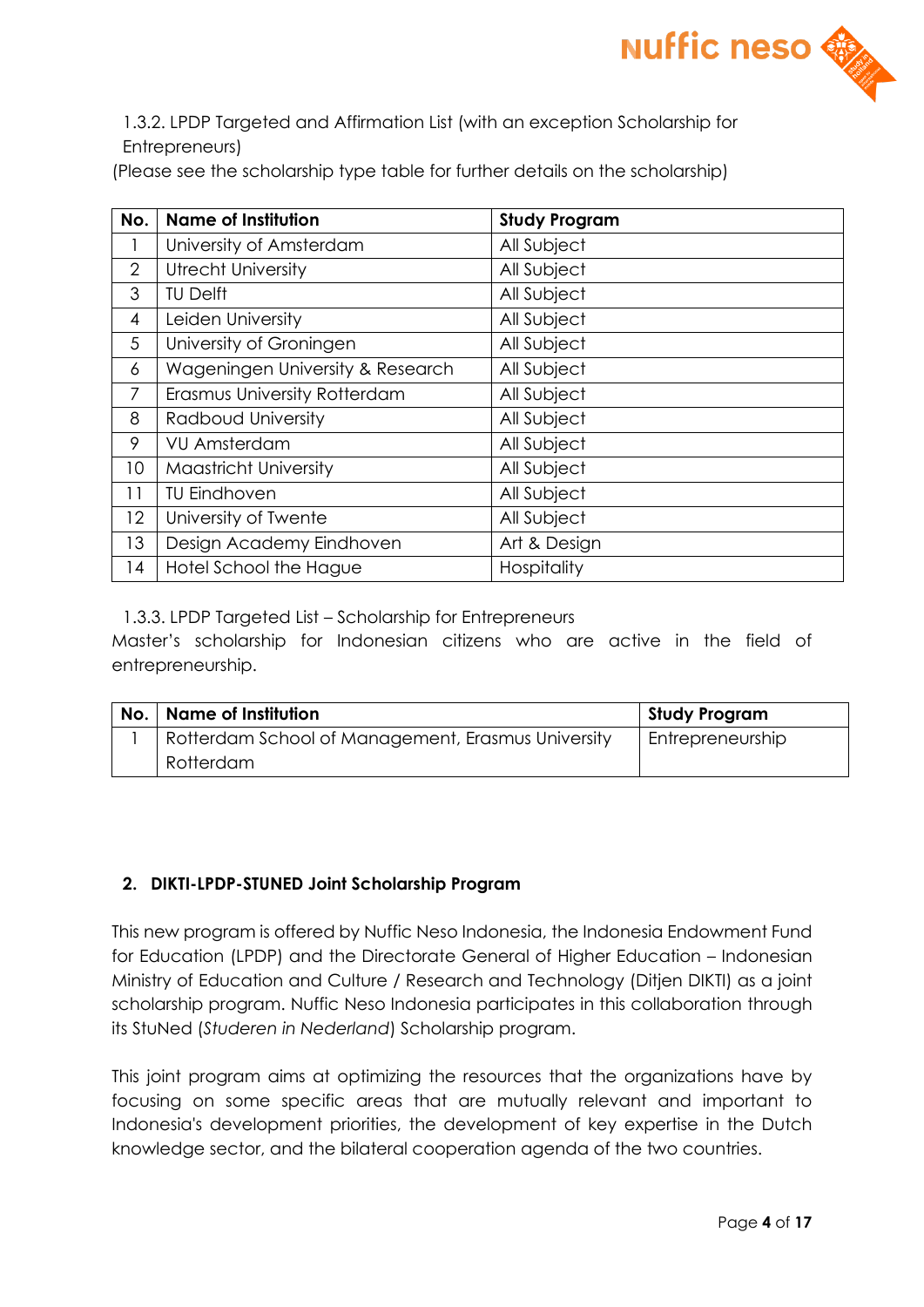

## 2.1. Target Group

This scholarship targets young Indonesian potentials with excellent profile to pursue their master's degree in participating DHEIs in courses that are related to the following fields:

- Water Management and Technology;
- Entrepreneurship, Sustainable and Circular Economy focusing on Fisheries and Marine;
- Fisheries and Maritime Sciences and Technology

### 2.2. DIKTI-LPDP-STUNED Joint Scholarship Program Timeline

| <b>Activities</b>                                | Date                     |
|--------------------------------------------------|--------------------------|
| Opening of application for DIKTI-LPDP-STUNED     | 8 May 2021               |
| Joint Scholarship Programme                      |                          |
| Deadline for the submission of DIKTI-LPDP-STUNED | 25 May 2021              |
| Joint Scholarship Programme                      |                          |
| Administrative selection and document-based      | 25 May - 2 June 2021     |
| assessment (1st round selection)                 |                          |
| Announcement of administrative selection and     | 3 June 2021              |
| document-based assessment                        |                          |
| Substantive assessment (2nd round selection)     | $16 - 19$ June 2021      |
| Interview                                        | June/July 2021           |
| Final announcement of the result to selected     | <b>July 2021</b>         |
| applicants                                       | (not later than 22 July) |

2.3. Participating DHEIs in DIKTI-LPDP-STUNED Joint Scholarship Program Eight Dutch Institutions are participating as the destination universities for the DIKTI-LPDP-STUNED Joint Scholarship program.

| No. | <b>Name of University</b>  | <b>Study Program</b>             | Specialization                |
|-----|----------------------------|----------------------------------|-------------------------------|
|     | Erasmus University         | MSc in Maritime Economics        | N/A                           |
|     | Rotterdam                  | and Logistics (MEL)              |                               |
| 2   | <b>IHE Delft Institute</b> | <b>MSc Environmental Science</b> | <b>Environmental Planning</b> |
|     | for Water                  |                                  | and Management                |
|     | Education                  |                                  | Environmental Science &       |
|     |                            |                                  | Technology                    |
|     |                            |                                  | Applied Aquatic Ecology       |
|     |                            |                                  | for Sustainability            |
|     |                            | MSc Urban Water and              | <b>Sanitary Engineering</b>   |
|     |                            | Sanitation                       | Water Supply Engineering      |
|     |                            | MSc Water Management             | Water Management and          |
|     |                            |                                  | Governance                    |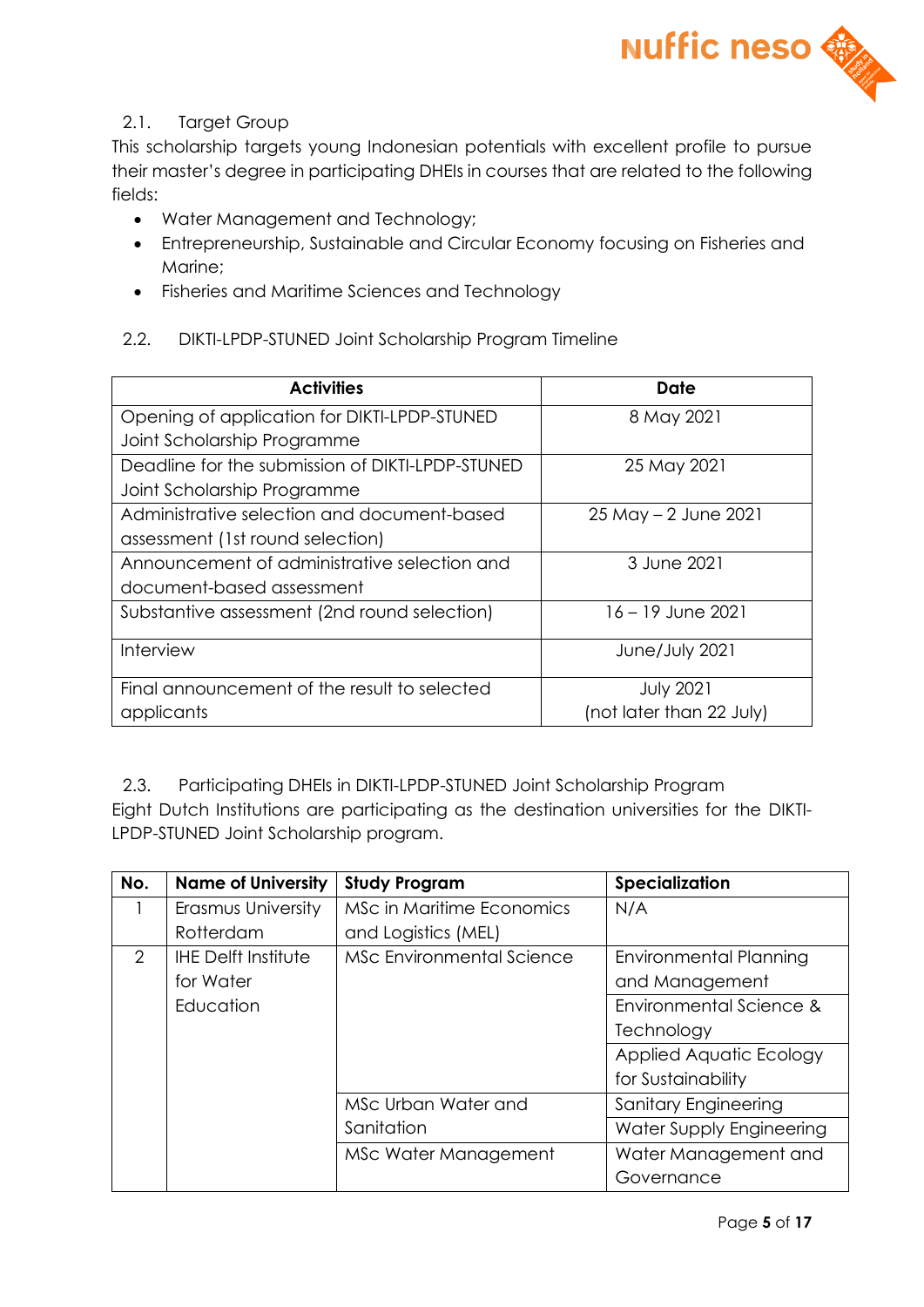

|   |                                                                                                           | MSc Water Science and<br>Engineering                                                                                                                                                                                                                                                                                                                                                                   | Hydro informatics -<br>Modelling and Information<br><b>Systems for Water</b><br>Management<br>Irrigation Engineering and<br>Management for<br><b>Food Security</b><br>Hydrology and Water<br>Resources |
|---|-----------------------------------------------------------------------------------------------------------|--------------------------------------------------------------------------------------------------------------------------------------------------------------------------------------------------------------------------------------------------------------------------------------------------------------------------------------------------------------------------------------------------------|--------------------------------------------------------------------------------------------------------------------------------------------------------------------------------------------------------|
|   |                                                                                                           |                                                                                                                                                                                                                                                                                                                                                                                                        | Hydraulic Engineering and<br><b>River Basin</b><br>Development<br>Coastal Engineering and<br>Port Development                                                                                          |
| 3 | International<br>Institute of Social<br>Studies,<br>Erasmus University<br>Rotterdam (ISS)                 | <b>MSc Sanitation</b><br>MA in Development Studies                                                                                                                                                                                                                                                                                                                                                     | Sanitation<br>N/A                                                                                                                                                                                      |
| 4 | University of<br>Groningen                                                                                | <b>MSc Marine Biology</b><br>MSc in Environmental and<br>Infrastructure Planning                                                                                                                                                                                                                                                                                                                       | N/A                                                                                                                                                                                                    |
| 5 | Wageningen<br>University and<br>Research                                                                  | MSc Aquaculture and Marine<br>Resource Management<br><b>MSc Earth and Environment</b><br><b>MSc Environmental Sciences</b><br>MSc International Land and<br>Water Management<br>MSc Water Technology                                                                                                                                                                                                   |                                                                                                                                                                                                        |
| 6 | Institute for<br>Housing and<br>Urban<br>Development<br>Studies, Erasmus<br>University<br>Rotterdam (IHS) | MSc Urban Economic<br>Development: Innovation and<br>Entrepreneurship - Innovative<br>and Entrepreneurial Cities in<br>the Global Economy<br>MSc Land Management: Law,<br>Finance, Real Estate and<br>Natural Resources - Bridging<br>Land, Water and Natural<br>Resources<br>MSc Strategic Urban Planning<br>& Policies - Managing Socio-<br><b>Spatial Dynamics for</b><br><b>Sustainable Cities</b> | N/A                                                                                                                                                                                                    |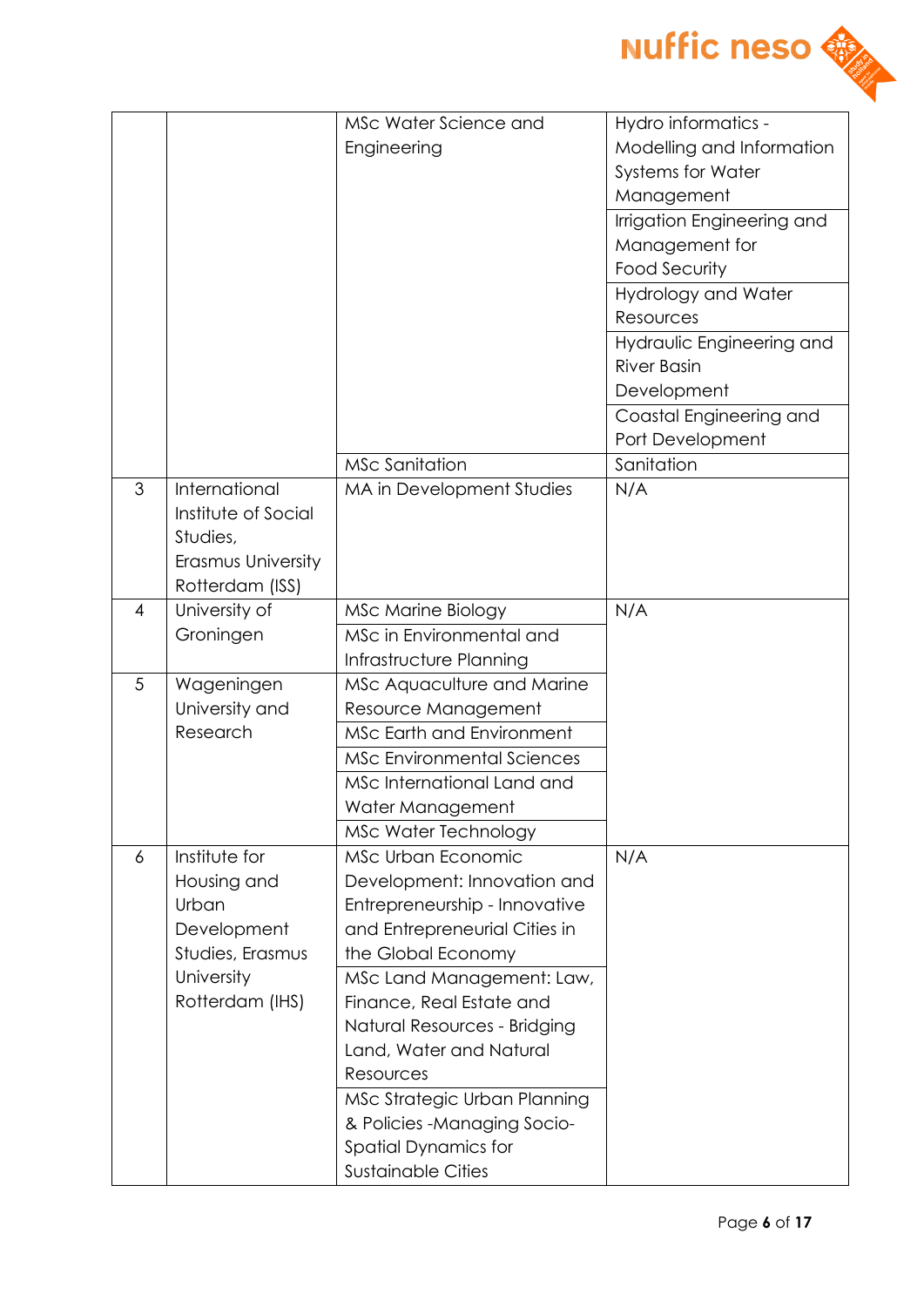

|   |               | MSc Infrastructure and Green   |     |
|---|---------------|--------------------------------|-----|
|   |               | Cities - Managing              |     |
|   |               | Sustainable Water, Transport,  |     |
|   |               | Energy, Waste and Drainage     |     |
|   |               | Services                       |     |
|   | University of | MSc Geo-Information Science    | N/A |
|   | Twente        | and Earth Observation (with    |     |
|   |               | Specialization on: Water       |     |
|   |               | Resources and Environmental    |     |
|   |               | Management)                    |     |
| 8 | Radboud       | Water & Environment            | N/A |
|   | University    | Spatial Planning-Cities, Water |     |
|   |               | and Climate Change             |     |
|   |               | Science, Management &          |     |
|   |               | Innovation                     |     |
|   |               | <b>Adaptive Organisms</b>      |     |

### **3. Scholarships for Undergraduate Level (S1/D4)**

This year, Indonesian citizens have the opportunity to pursue a bachelor's degree at overseas universities through the Indonesian Ministry of Education and Culture / Research and Technology scholarships programs.

### 3.1. Types of Scholarship

| <b>Classification</b> | <b>Sub-Classification</b> |                          | <b>Description</b>                      |
|-----------------------|---------------------------|--------------------------|-----------------------------------------|
| Bachelor's            | Domestic                  | Scholarship for          | Bachelor's scholarship for Indonesian   |
| Scholarship           |                           | Prospective              | citizens who would like to be           |
|                       |                           | <b>Vocational School</b> | vocational school (SMK) teachers by     |
|                       |                           | (SMK) Teachers           | pursuing bachelor's degree at           |
|                       |                           |                          | Indonesian Higher Education             |
|                       |                           |                          | Institutions.                           |
|                       |                           | Scholarship for          | Bachelor's scholarship for Indonesian   |
|                       |                           | <b>Cultural Actors</b>   | citizens who are active in the field of |
|                       |                           |                          | culture.                                |
|                       | Domestic                  | Talent                   | Bachelor's scholarship for Indonesian   |
|                       | & Abroad                  | Achievement              | citizens with outstanding               |
|                       |                           | Scholarship              | achievements.                           |
|                       | Abroad                    | Academic                 | Bachelor's scholarship for Indonesian   |
|                       |                           | Achievement              | citizens with academic achievements.    |
|                       |                           | Scholarship              |                                         |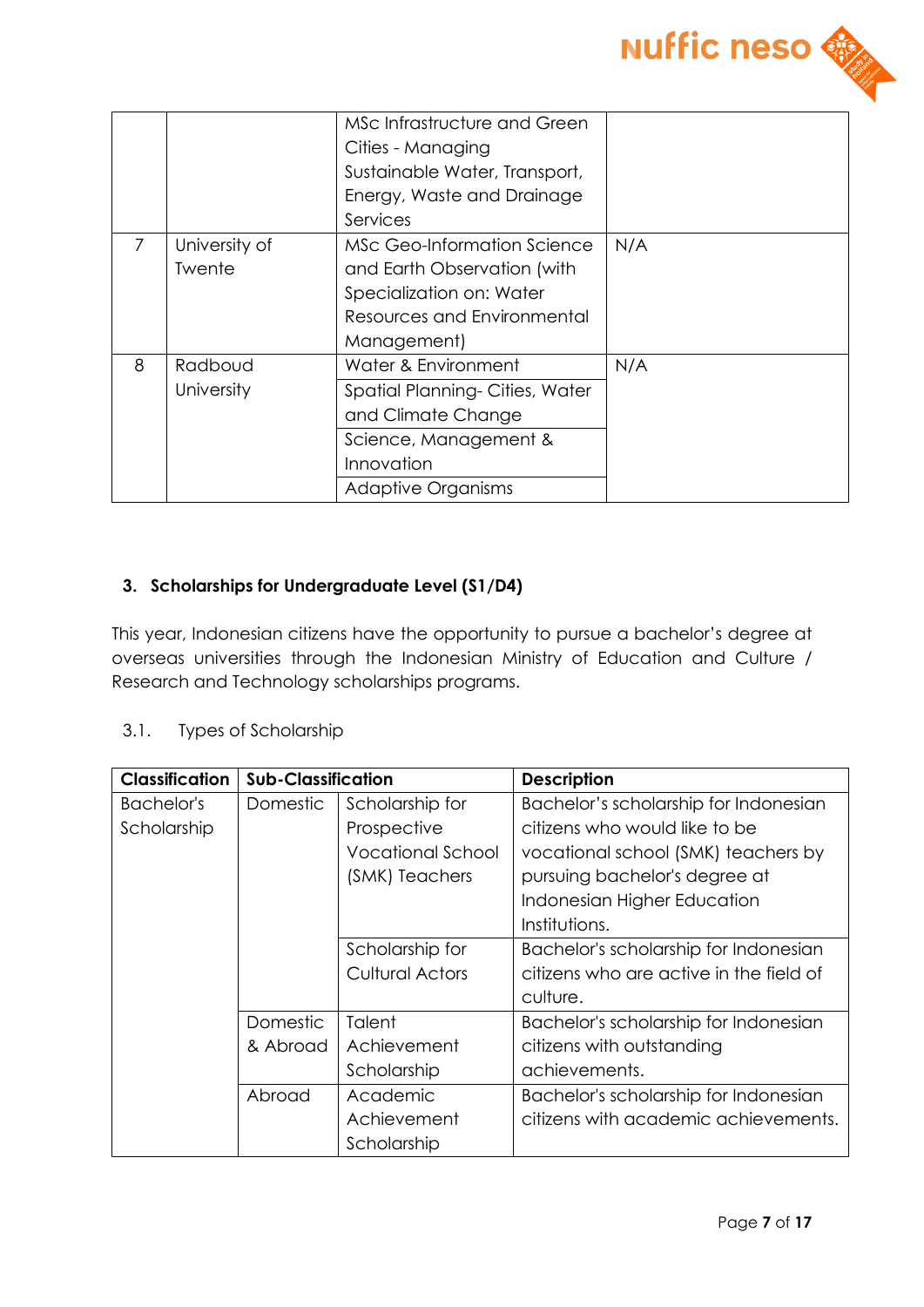

3.2. Bachelor's Talent and Academic Achievement Scholarship List

The Talent and Academic Achievement Scholarship for bachelor's degree is eligible for:

- Students with achievements at national and international levels in the fields of science, research and technology; Arts, culture and literacy, vocational and entrepreneurial fields; as well as sports and physical fitness.
- Pre-prosperous students with academic achievements (non-competition winners) who have been successfully accepted into 15 World Top Universities designated by the LPDP.

The following list of Dutch HEI is selected based on the top 400 institutions in the world (QS World Rankings).

| No.            | <b>Name of University</b>        |  |
|----------------|----------------------------------|--|
| 1              | University of Amsterdam          |  |
| $\overline{2}$ | <b>Utrecht University</b>        |  |
| 3              | <b>TU Delft</b>                  |  |
| $\overline{4}$ | Leiden University                |  |
| 5              | University of Groningen          |  |
| 6              | Wageningen University & Research |  |
| 7              | Erasmus University Rotterdam     |  |
| 8              | Radboud University               |  |
| 9              | VU Amsterdam                     |  |
| 10             | <b>Maastricht University</b>     |  |
| 11             | <b>TU Eindhoven</b>              |  |
| 12             | University of Twente             |  |
| 13             | <b>Tilburg University</b>        |  |

# **4. Master's, PhD, Joint and Dual Degrees Scholarships for (Prospective) Lecturers**

The Master's, PhD, Joint and Dual Degrees Scholarships are specifically intended for Indonesian (prospective) lecturers offered by the Indonesian Ministry of Education and Culture / Research and Technology.

4.1. Types of Scholarships

|              | <b>Classification   Sub-Classification</b> |                            | <b>Description</b>                        |
|--------------|--------------------------------------------|----------------------------|-------------------------------------------|
| Master's and |                                            | Domestic   Academic Higher | Master's and PhD / Doctoral               |
| PhD/         | and                                        | Education                  | scholarships for Indonesian citizens with |
| Doctoral     | Abroad                                     | Scholarships for           | bachelor's degree (\$1/D4) who are        |
| Scholarship  |                                            | Lecturer's                 | highly committed to becoming lecturers    |
|              |                                            | Education                  | of Academic Higher Education / for        |
|              |                                            | (Beasiswa                  | permanent lecturers at Academic           |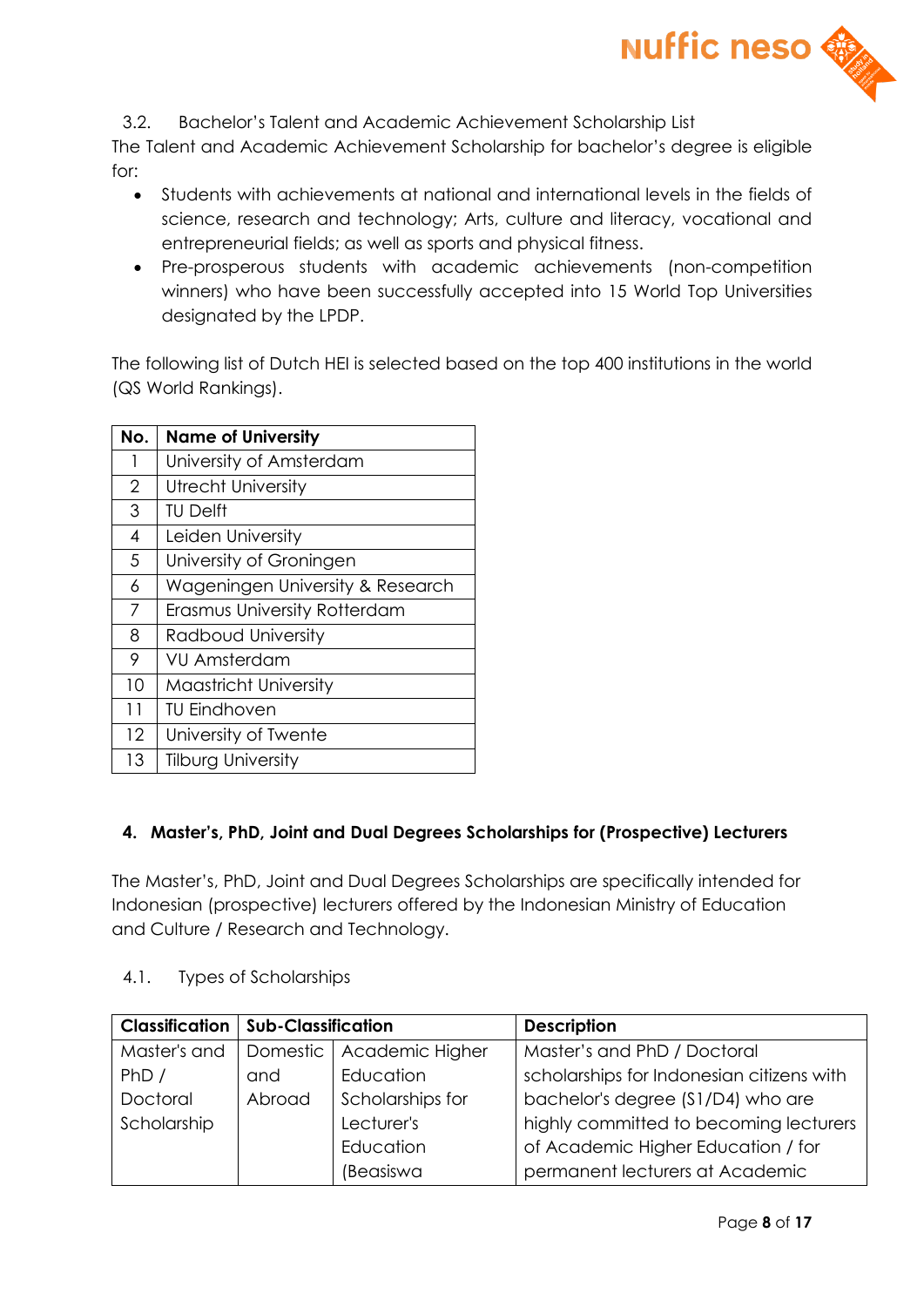

|                                 |        | Pendidikan Dosen<br>PTA)                                                                                                            | Institution under the Indonesian Ministry<br>of Education and Culture. Applicants<br>may apply for Single/Joint degree/Dual<br>degree.                                                                               |
|---------------------------------|--------|-------------------------------------------------------------------------------------------------------------------------------------|----------------------------------------------------------------------------------------------------------------------------------------------------------------------------------------------------------------------|
|                                 |        | Scholarship for<br>(Prospective)<br>Lecturer of<br><b>Vocational Higher</b><br>Education<br>(Beasiswa<br>Pendidikan Dosen<br>PTPPV) | Master's and PhD / Doctoral<br>scholarships for (prospective) lecturers<br>at Vocational Higher Education<br>Institutions under the Indonesian MoEC.<br>Applicants may apply for Single/Joint<br>degree/Dual degree. |
| PhD/<br>Doctoral<br>Scholarship | Abroad | Scholarship for<br>Lecturers                                                                                                        | PhD / Doctoral scholarship (Single<br>degree) for permanent lecturers at<br>Academic Institution under the<br>Indonesian MoEC and the Ministry of<br>Religion.                                                       |

# 4.2. Dutch Higher Education Institutions List

Master's & PhD / Doctoral Scholarships aimed for lecturers of Academic Higher Education (Beasiswa Pendidikan Dosen PTA) and (prospective) lecturers of Vocational Higher Education (Beasiswa Pendidikan Dosen PTPPV).

| No.            | <b>Name of University</b> | <b>Study Program</b>             |
|----------------|---------------------------|----------------------------------|
| 1              | University of Amsterdam   | Anthropology                     |
|                |                           | Communication                    |
|                |                           | Development Studies              |
|                |                           | Geography                        |
|                |                           | Library & Information Management |
|                |                           | Linguistics                      |
|                |                           | <b>Mechanical Engineering</b>    |
|                |                           | Psychology                       |
|                |                           | Sociology                        |
| $\overline{2}$ | <b>Utrecht University</b> | Geology                          |
|                |                           | Geophysics                       |
|                |                           | Medical Technology               |
|                |                           | Oceanography                     |
| 3              | <b>TU Delft</b>           | Aerospace Engineering            |
|                |                           | Architecture & Built Environment |
|                |                           | <b>Chemical Engineering</b>      |
|                |                           | Civil Engineering                |
|                |                           | <b>Electrical Engineering</b>    |
|                |                           | Engineering - Petroleum          |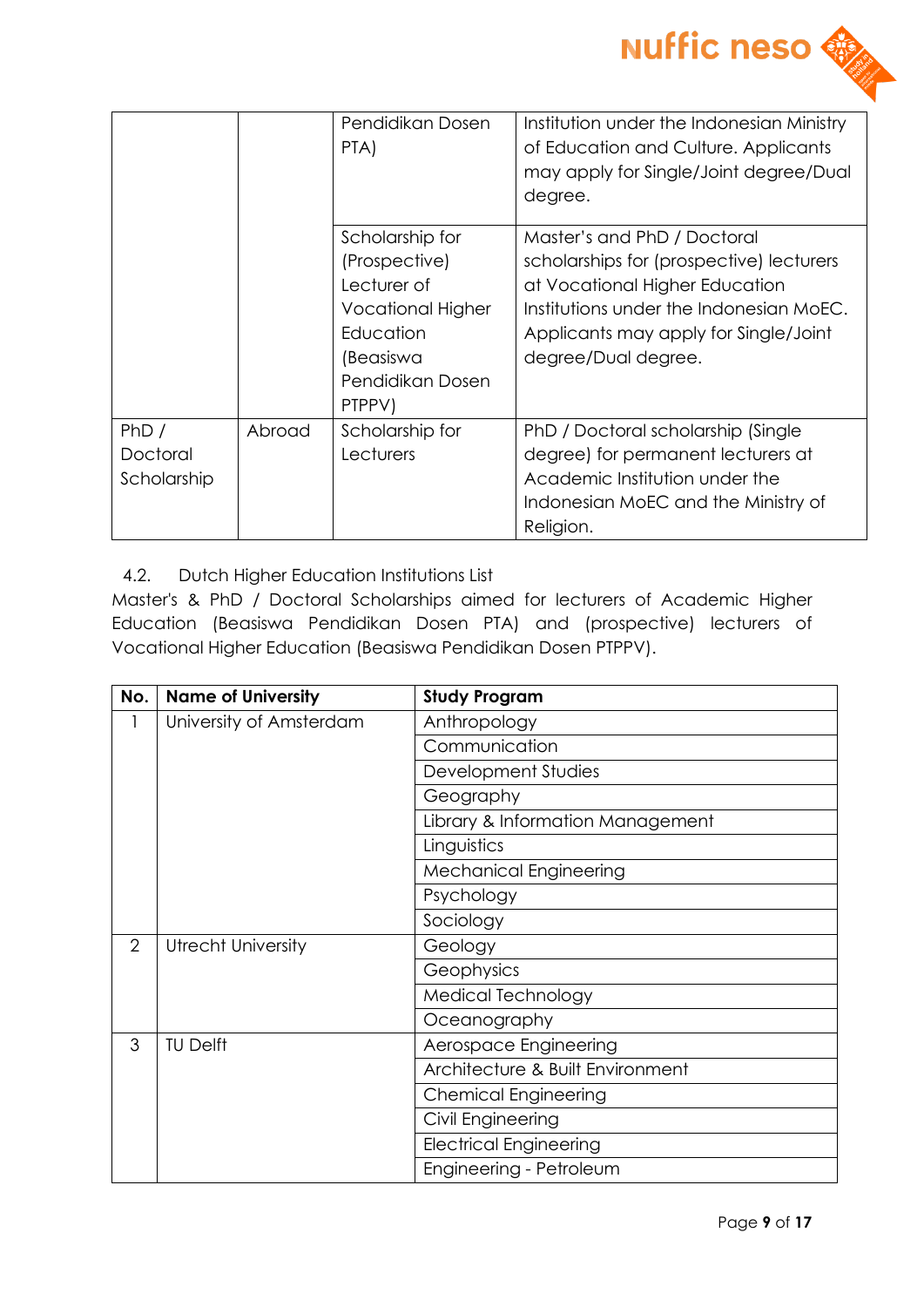

|                |                              | <b>Environmental Sciences</b>         |  |  |
|----------------|------------------------------|---------------------------------------|--|--|
|                |                              | Marine/Ocean Engineering              |  |  |
|                |                              | <b>Material Sciences</b>              |  |  |
|                |                              | <b>Mechanical Engineering</b>         |  |  |
|                |                              | Mineral & Mining Engineering          |  |  |
|                |                              | <b>Water Resources</b>                |  |  |
|                |                              | Transportation Science & Technology   |  |  |
| $\overline{4}$ | Leiden University            | Archaeology                           |  |  |
|                |                              | <b>Classics &amp; Ancient History</b> |  |  |
|                |                              | History                               |  |  |
|                |                              | Pharmacy                              |  |  |
| 5              | University of Groningen      | <b>Automation &amp; Control</b>       |  |  |
| 6              | Wageningen University &      | Agriculture & Forestry                |  |  |
|                | Research                     | Biotechnology                         |  |  |
|                |                              | Development Studies                   |  |  |
|                |                              | Ecology                               |  |  |
|                |                              | <b>Environmental Sciences</b>         |  |  |
|                |                              | Food Science & Technology             |  |  |
|                |                              | <b>Water Resources</b>                |  |  |
| 7              | Erasmus University Rotterdam | <b>Business &amp; Management</b>      |  |  |
|                |                              | <b>Public Health</b>                  |  |  |
| 8              | Radboud University           | Medical Technology                    |  |  |
| 9              | <b>VU Amsterdam</b>          | —                                     |  |  |
| 10             | Maastricht University        |                                       |  |  |
| 11             | <b>TU Eindhoven</b>          |                                       |  |  |
| 12             | University of Twente         | Remote Sensing                        |  |  |
| 13             | <b>Tilburg University</b>    |                                       |  |  |
| 14             | Design Academy Eindhoven     | Art & Design                          |  |  |
| 15             | Hotel School the Hague       | Hospitality                           |  |  |

### **5. Master's and PhD Scholarships (non-lecturer)**

The Master's and PhD Scholarship Programs for non-lecturer are intended especially for Teachers and Education Personnel (GTK), Cultural Actors, and Talent Achievers.

5.1. Types of Scholarship

|             | <b>Classification   Sub-Classification</b> |                                           | <b>Description</b>                        |
|-------------|--------------------------------------------|-------------------------------------------|-------------------------------------------|
|             |                                            | Master's and   Domestic   Scholarship for | Master's and PhD scholarship for          |
| l PhD       | and                                        | <b>Cultural Actors</b>                    | Indonesian citizens in the fields of Art; |
| Scholarship | Abroad                                     |                                           |                                           |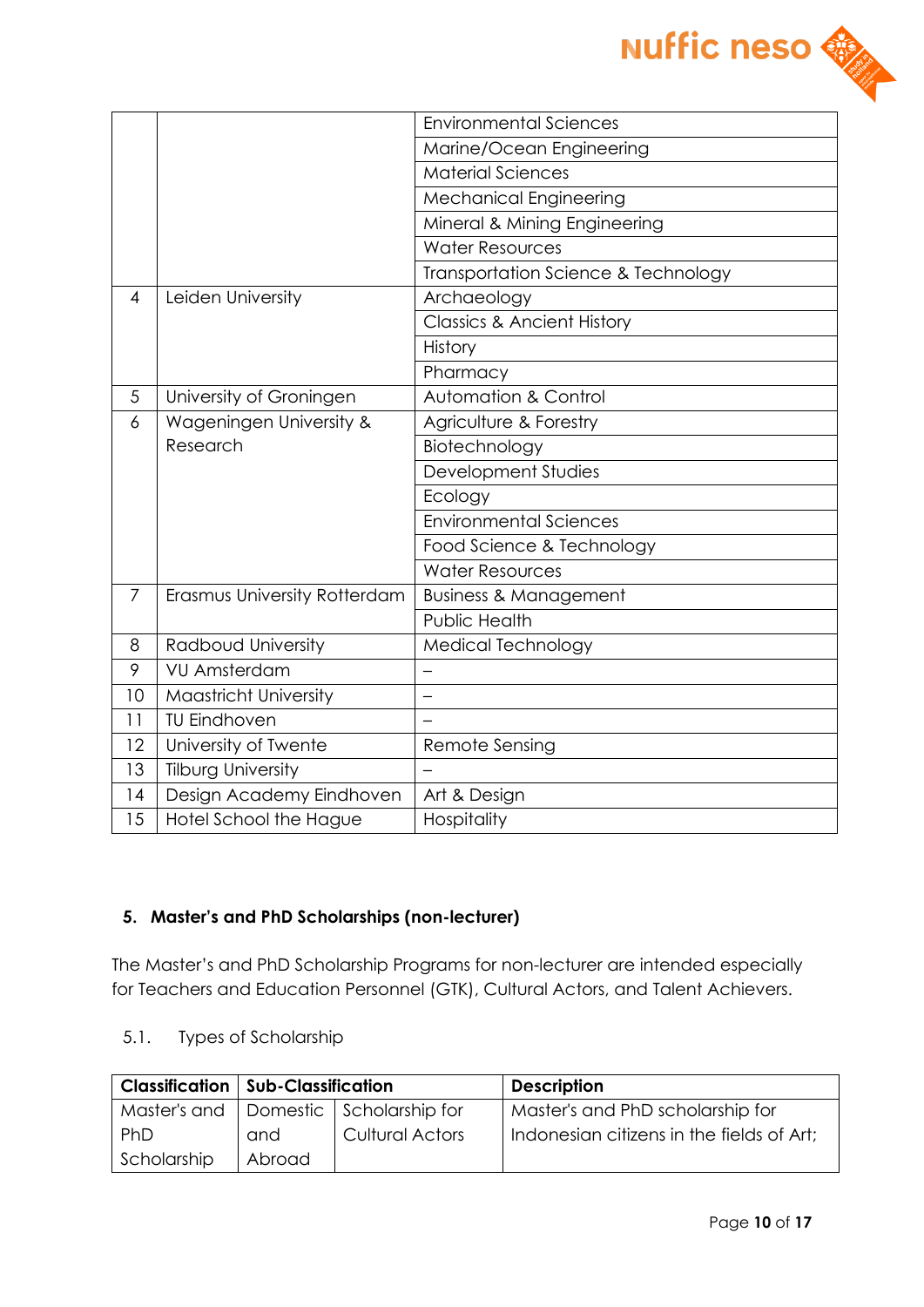

|             |           |                 | Social Sciences, Humanities, and        |
|-------------|-----------|-----------------|-----------------------------------------|
|             |           |                 | Science; Cultural Studies.              |
| Master's    | Domestic  | Talent          | Master's and PhD scholarship for        |
| Scholarship | and       | Achievement     | Indonesian citizens with outstanding    |
|             | Abroad    | Scholarship     | achievements at the national and        |
|             |           |                 | international levels in the fields of   |
|             |           |                 | science, research and technology;       |
|             |           |                 | arts, culture and literacy, vocational  |
|             |           |                 | and entrepreneurial fields; as well as  |
|             |           |                 | sports and physical fitness.            |
|             | Domestic  | Scholarship for | Master's scholarship for Teachers,      |
|             | (offline) | <b>Teachers</b> | Principals, and School Supervisors with |
|             | and       | (Beasiswa Guru) | permanent employee status in PAUD       |
|             | Abroad    |                 | (Early Childhood Education),            |
|             | (online)  |                 | Elementary, Junior and High School      |
|             |           |                 | education units within the Indonesian   |
|             |           |                 | MoEC.                                   |
| PhD         | Domestic  | Scholarship for | PhD scholarship for Teachers,           |
| Scholarship |           | Teachers and    | Principals, and School Supervisors with |
|             |           | Education       | permanent employee status in PAUD       |
|             |           | Personnel       | (Early Childhood Education),            |
|             |           | (Beasiswa GTK)  | Elementary, Junior and High School      |
|             |           |                 | education units within the Indonesian   |
|             |           |                 | MoEC.                                   |

5.2. Master's and PhD Cultural Actors Scholarship – Subject Choice and DHEIs List

# 5.2.1. Subject Choice for Foreign University

| <b>Degree</b>    | <b>Field of Study</b>                   | <b>Study Program</b>   |
|------------------|-----------------------------------------|------------------------|
| Master's and PhD | Art                                     | Art Studies            |
| program          |                                         | Arts Management        |
|                  |                                         | Film Studies           |
|                  | Social Sciences, Humanities, and        | Cultural Heritage      |
|                  | Science                                 | Management             |
|                  |                                         | Museology              |
|                  |                                         | Digital Humanities and |
|                  |                                         | New Media              |
|                  | Cultural Studies which lead to the      | N/A                    |
|                  | writing of a thesis/dissertation on the |                        |
|                  | tracks of Spices and Repatriation of    |                        |
|                  | Cultural Heritage Objects               |                        |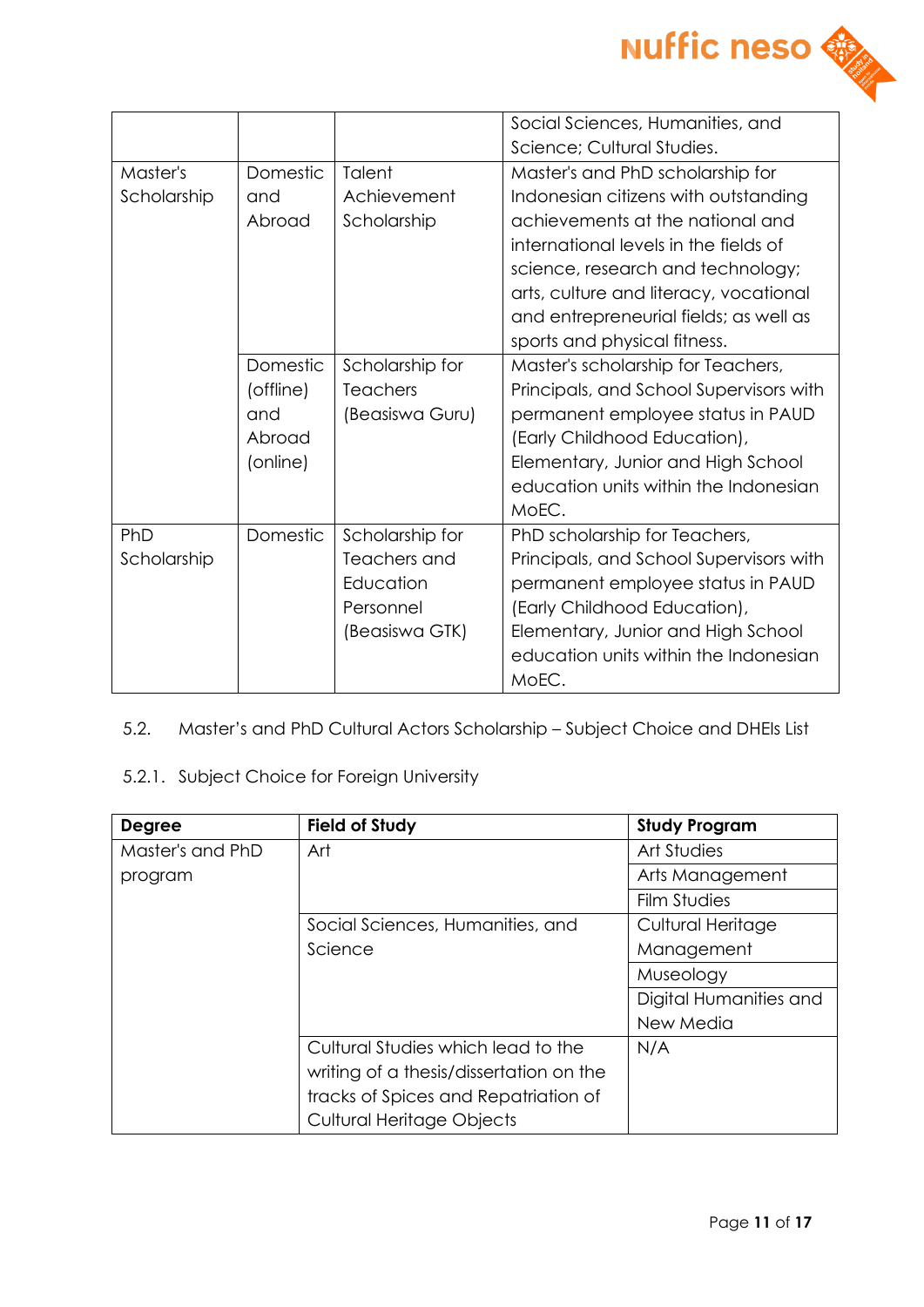

#### 5.2.2. Dutch Higher Education Institutions List

| No.            | <b>Name of University</b>        |  |  |
|----------------|----------------------------------|--|--|
| 1              | <b>TU Delft</b>                  |  |  |
| $\overline{2}$ | University of Amsterdam          |  |  |
| 3              | Wageningen University & Research |  |  |
| 4              | <b>Utrecht University</b>        |  |  |
| 5              | Leiden University                |  |  |
| 6              | University of Groningen          |  |  |
| 7              | Erasmus University Rotterdam     |  |  |
| 8              | University of Twente             |  |  |
| 9              | Radboud University               |  |  |
| 10             | <b>Maastricht University</b>     |  |  |
| 11             | VU Amsterdam                     |  |  |
| 12             | <b>Tilburg University</b>        |  |  |
| 13             | <b>TU Eindhoven</b>              |  |  |

## 5.3. Master's and PhD Talent Achievement Scholarship List

| No.            | <b>Name of University</b>        |  |
|----------------|----------------------------------|--|
| 1              | University of Amsterdam          |  |
| $\overline{2}$ | Utrecht University               |  |
| 3              | <b>TU Delft</b>                  |  |
| 4              | Leiden University                |  |
| 5              | University of Groningen          |  |
| 6              | Wageningen University & Research |  |
| 7              | Erasmus University Rotterdam     |  |
| 8              | Radboud University               |  |
| 9              | <b>VU Amsterdam</b>              |  |
| 10             | <b>Maastricht University</b>     |  |
| 11             | <b>TU Eindhoven</b>              |  |
| 12             | University of Twente             |  |
| 13             | <b>Tilburg University</b>        |  |

### **6. Non-Degree Scholarships**

The Non-Degree Scholarships are divided into three classifications based on the organizing institutions from the Indonesian Ministry of Education and Culture / Research and Technology.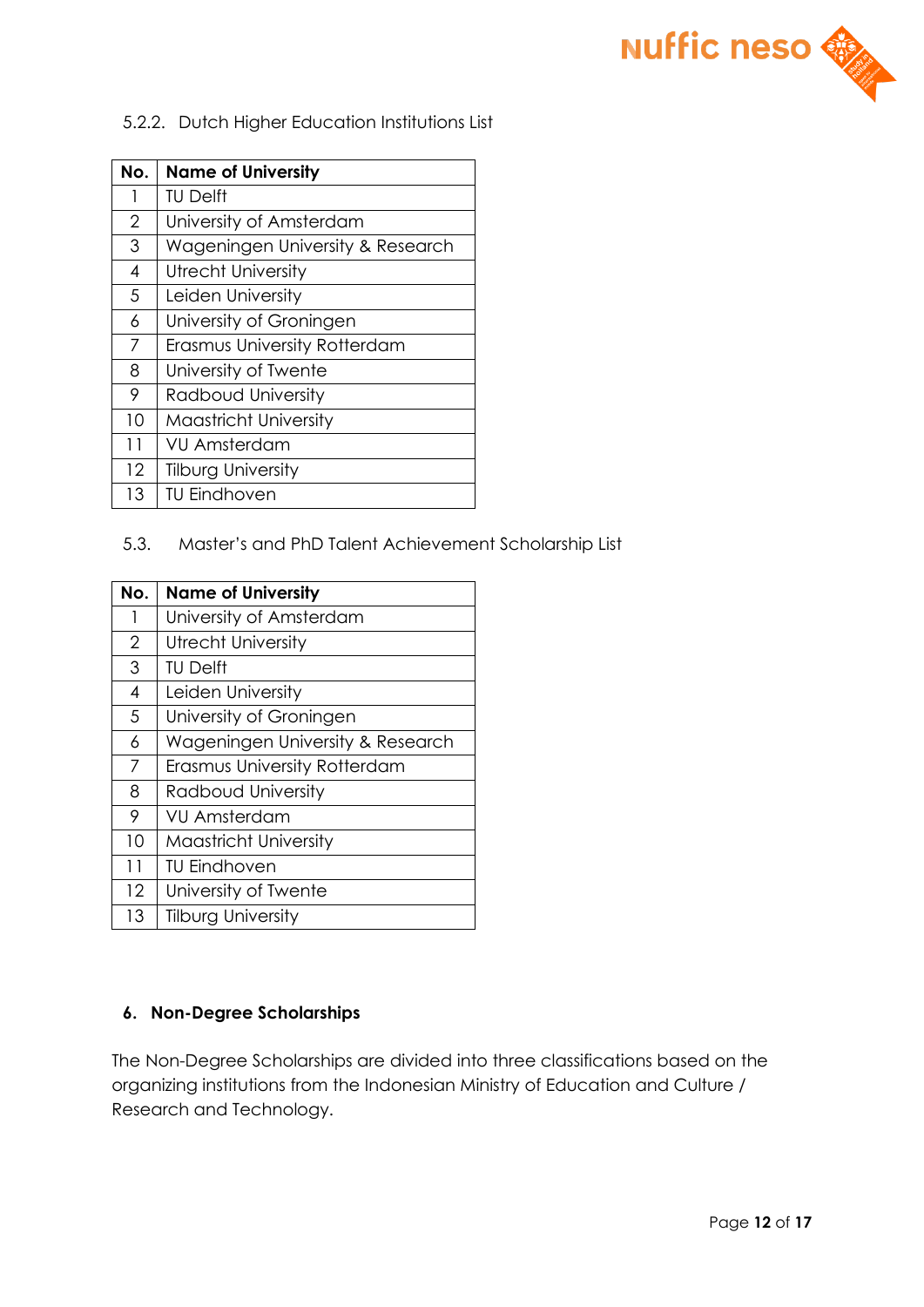

6.1. Types of Scholarship

| <b>Classification</b>                                                                                                      | <b>Sub-Classification</b> |                                                                | <b>Description</b>                                                                                                                                                                                                                                                                                                                                                            |
|----------------------------------------------------------------------------------------------------------------------------|---------------------------|----------------------------------------------------------------|-------------------------------------------------------------------------------------------------------------------------------------------------------------------------------------------------------------------------------------------------------------------------------------------------------------------------------------------------------------------------------|
| <b>Directorate</b><br>General of<br>Higher<br>Education<br>(Ditjen DIKTI)                                                  | Domestic                  | Wirausaha Merdeka<br>(Entrepreneurial<br>Factory)              | The program focuses on increasing<br>the capacity and competence of<br>Indonesian<br>students in the field of<br>entrepreneurship.                                                                                                                                                                                                                                            |
| Non-Degree<br>Scholarship                                                                                                  | Domestic<br>&<br>Abroad   | Merdeka Student<br>Exchange Program                            | Exchange Student Program for<br>Indonesian citizens at undergraduate<br>level<br>(non-vocational).                                                                                                                                                                                                                                                                            |
|                                                                                                                            | Domestic<br>&<br>Abroad   | Internship<br>Acceleration &<br>Ecosystem<br>Development Grant | Through this program the Indonesian<br>MoEC invites world-class organizations<br>to become strategic partners,<br>especially companies or<br>organizations that are still growing<br>and have high attention to the<br>quality of their human capital.                                                                                                                        |
|                                                                                                                            | Domestic                  | Kampus Mengajar                                                | A teaching program intended for<br>bachelor's students to support<br>Indonesian elementary schools in their<br>learning process in 3T<br>(underdeveloped region) areas.                                                                                                                                                                                                       |
| <b>Directorate</b><br>General of<br>Teachers<br>and<br>Education<br>Personnel<br>(Ditjen GTK)<br>Non-Degree<br>Scholarship | Abroad<br>(online)        | Micro credential<br>Scholarship<br>Program                     | Non-degree scholarship for<br>Permanent Teachers in education<br>units within the Indonesian MoEC,<br>both organized by the local<br>government and by the community,<br>in formal education at the PAUD<br>(Early Childhood Education),<br>Elementary, Junior and High School<br>levels. This program is implemented<br>online at selected higher education<br>institutions. |
| Directorate<br>General of<br>Vocational<br>Education<br>(Ditjen Diksi)                                                     | Domestic<br>and<br>Abroad | Kampus Merdeka<br><b>Vocation Program</b>                      | Scholarships for vocational students<br>(D4/D3/D2) to undertake Kampus<br>Merdeka Certified Internship /<br>Kampus Merdeka Certified<br>Independent Study / Entrepreneurial<br>Factory.                                                                                                                                                                                       |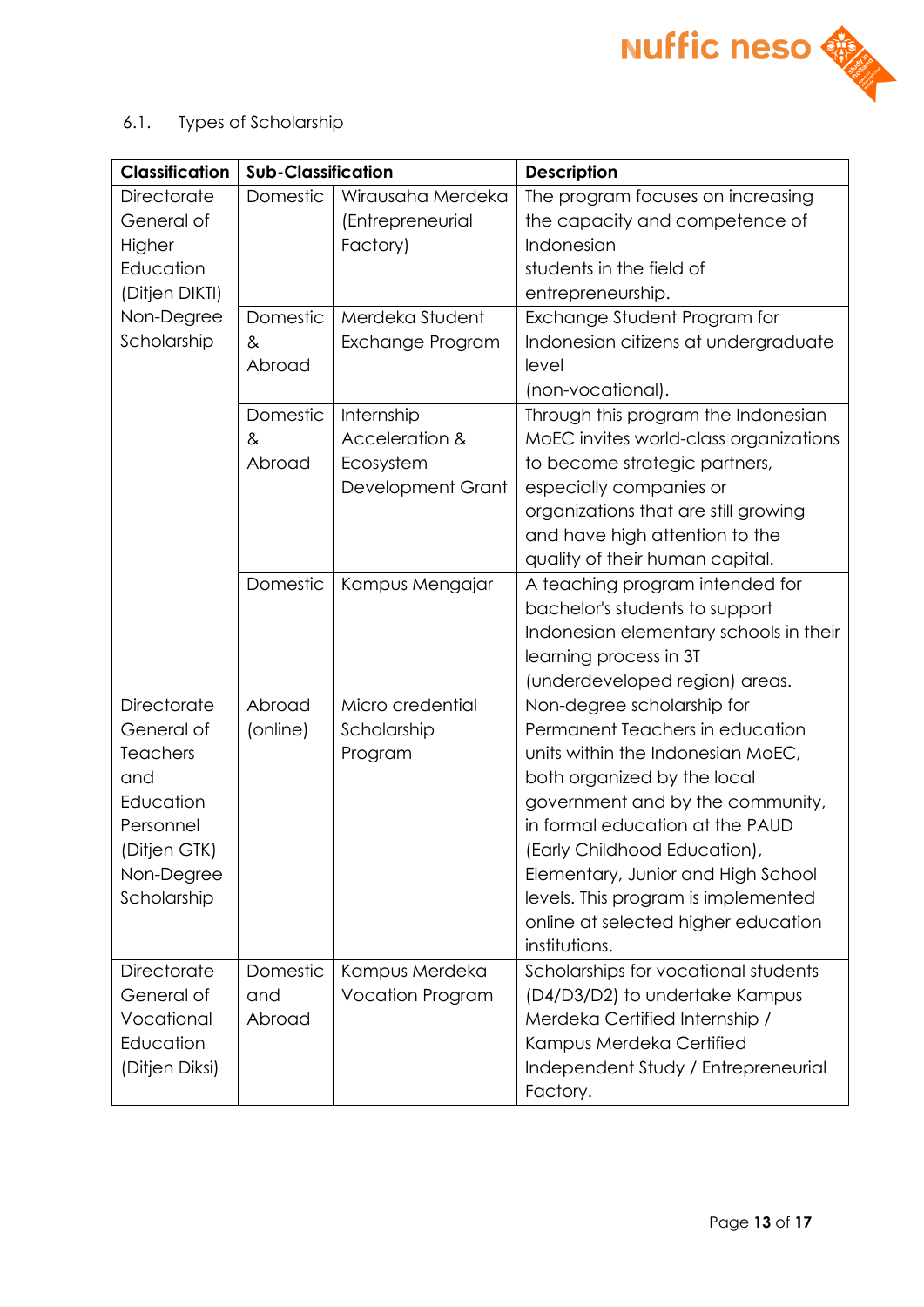

| Non-Degree  | Apprenticeship             | The program is intended for              |
|-------------|----------------------------|------------------------------------------|
| Scholarship | Program for                | Indonesian citizens who work as          |
|             | Lecturers and              | permanent lecturers at Higher            |
|             | Education                  | <b>Education Institutions Providing</b>  |
|             | Personnel at Higher        | Vocational Education (PTPPV) with a      |
|             | Education                  | minimum master's degree / work as        |
|             | Institutions Providing     | an education personnel at PTPPV,         |
|             | Vocational                 | who has an Educational Staff             |
|             | Education (PTPPV)          | Identification Number (NITK).            |
|             | Professional               | The program is intended for              |
|             | Certification              | Indonesian citizens who work as          |
|             | Program for                | permanent lecturers at Higher            |
|             | Lecturers and              | Education Institutions Providing         |
|             | Educational                | Vocational Education (PTPPV) with a      |
|             | Personnel at Higher        | minimum master's degree / work as        |
|             | Education                  | an education personnel at PTPPV,         |
|             | Institutions Providing     | who has an Educational Staff             |
|             | Vocational                 | Identification Number (NITK).            |
|             | Education                  |                                          |
|             | <b>Project Based</b>       | The program is aimed at PKL in the       |
|             | Learning Program /         | fields of business and industry with the |
|             | Certified Fieldwork        | target                                   |
|             | Practice (PKL) for         | of Vocational High School (SMK)          |
|             | <b>Vocational School</b>   | students with certain requirements.      |
|             | Students                   |                                          |
|             | <b>Project Based</b>       | The program is aimed at PKL in the       |
|             | Learning /                 | fields of business and industry with the |
|             | <b>Vocational School</b>   | target                                   |
|             | <b>Teachers' Certified</b> | of Vocational High School (SMK)          |
|             | Apprenticeship             | teachers with certain requirements.      |
|             | Program                    |                                          |

### **7. Bridging Course Program**

Bridging Course is a capacity building program for English Language and Supporting Academic Skills aiming to bridge prospective students who receive scholarships from the Indonesian Ministry of Education and Culture / Research and Technology through LPDP funding in order to meet the requirements for admission to a higher level of education at an overseas university.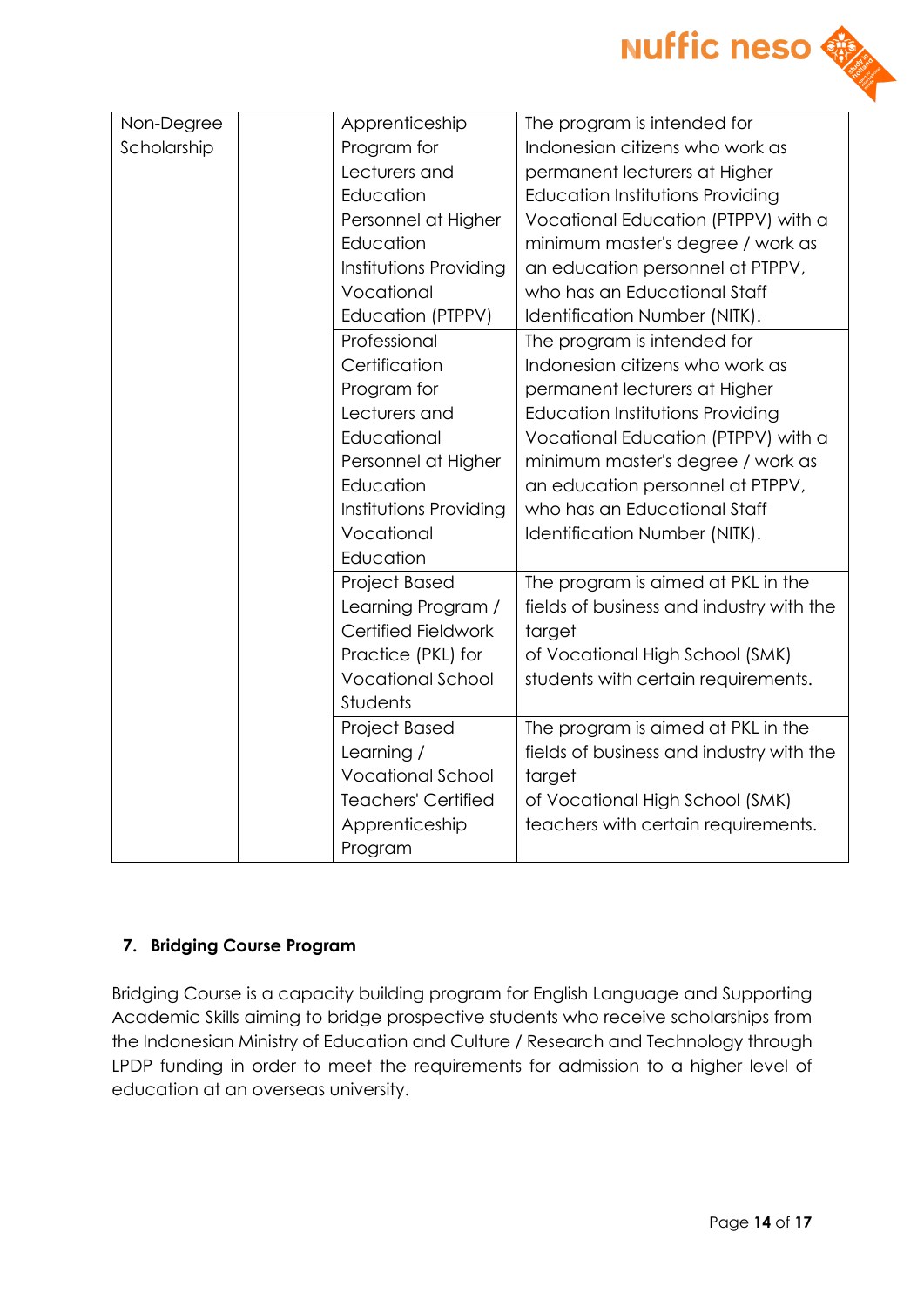

7.1. Types of Scholarship Programs

| <b>Classification</b> | <b>Sub-Classification</b> |                        | <b>Description</b>                       |
|-----------------------|---------------------------|------------------------|------------------------------------------|
| Master's and          | Abroad                    | <b>Bridging Course</b> | The program is intended for prospective  |
| PhD                   |                           | Program for DIKTI      | Regular LPDP recipients who will start   |
| Programs              |                           | <b>Students</b>        | their overseas study in January 2022.    |
|                       |                           | Vocational             | The program is intended for Indonesian   |
|                       |                           | <b>Bridging Course</b> | citizens who is a lecturer at Higher     |
|                       |                           | Program                | Education Institutions Organizing        |
|                       |                           |                        | Vocational Programs (PTPPV) with         |
|                       |                           |                        | Master's degree to pursue PhD program    |
|                       |                           |                        | at overseas universities / non-lecturer  |
|                       |                           |                        | with Bachelor's/Master's degree to       |
|                       |                           |                        | pursue Master's/PhD program.             |
| PhD Program           |                           | <b>Bridging Course</b> | Non-degree scholarship program for       |
|                       |                           | Program for            | permanent lecturers at Academic          |
|                       |                           | Lecturers of           | Colleges to attend pre-doctoral training |
|                       |                           | Academic Higher        | at overseas universities.                |
|                       |                           | Education (Bridging    |                                          |
|                       |                           | Course Dosen PTA)      |                                          |

# **8. Indonesian International Student Mobility Awards (IISMA) for Undergraduate Level**

Indonesian International Student Mobility Awards (IISMA) is a fully funded scholarship scheme offered and managed by Directorate General of Higher Education (Ditjen DIKTI) – Ministry of Education and Culture / Research and Technology to fund Indonesian students to undertake short-term mobility programs at top universities overseas. The student mobility program is open for undergraduate students from all Indonesian higher education institutions under DIKTI in which students could spend one semester at the overseas partner university.

In the academic year 2021-2022, IISMA will provide around 1.000 scholarships and it will be implemented starting in September 2021. In the following years, it is projected to provide around 10.000 students abroad with two intakes.

# 8.1. IISMA Partner University List – the Netherlands

The following DHEIs were selected based on the proposal's submission that the IISMA team received earlier in 2021. In the following academic year, other DHEIs are welcome to send their proposals in order to participate in the IISMA program. The program is intended to be expanded.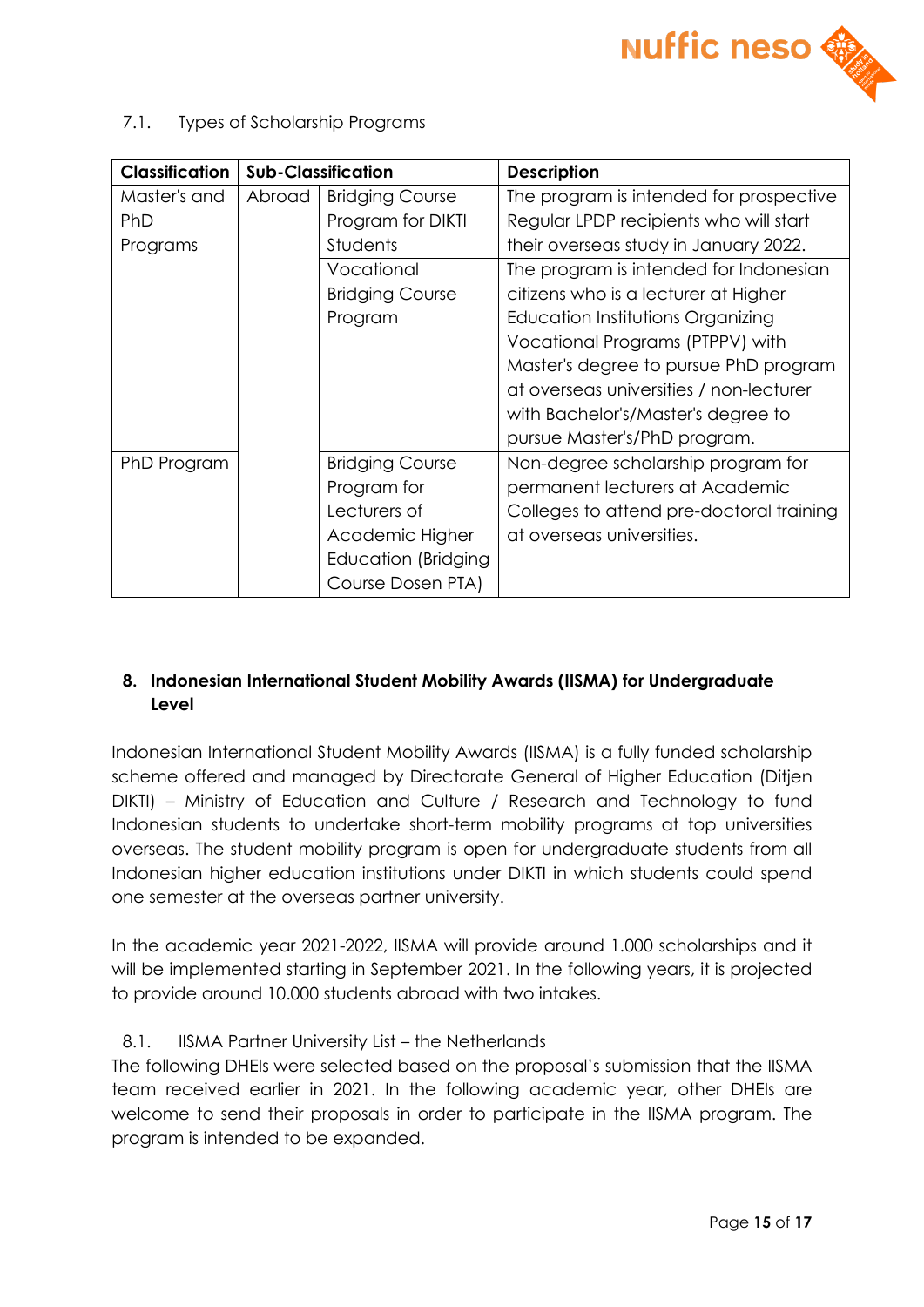

| No.            | <b>Name of University</b> | <b>Courses</b>                                       |
|----------------|---------------------------|------------------------------------------------------|
| 1              | University of Twente      | Geographic Information Systems                       |
|                |                           | <b>Earth Observation</b>                             |
|                |                           | <b>Smart Cities - Multifunctional Flood Defences</b> |
|                |                           | Safety and Risk in Deltas                            |
|                |                           | Smart ways to make smart cities smarter              |
|                |                           | An introduction to Business Information              |
|                |                           | Technology                                           |
|                |                           | Software Development                                 |
|                |                           | <b>Finance for Engineers</b>                         |
|                |                           | Electronics, Sensors & Actuators                     |
|                |                           | <b>Electric Circuits</b>                             |
| $\overline{2}$ | Maastricht University     | A - Living in A Technological Culture: Introduction  |
|                |                           | to Science and Technology Studies                    |
|                |                           | A - The Economics of Information                     |
|                |                           | A - Globalization and Inequality: Perspectives on    |
|                |                           | Development                                          |
|                |                           | A - The Social Study of Environmental Problems:      |
|                |                           | Between Nature, Society, and Politics                |
|                |                           | A - International Trade Law: Globalization, Trade,   |
|                |                           | and Development                                      |
|                |                           | B - Digital Media: Digitalization, Digital Cultures, |
|                |                           | and User Practices                                   |
|                |                           | B - European Integration: History and Theory         |
|                |                           | B - Economics and Society in Contemporary Asia       |
|                |                           | <b>B</b> - The Digital Enterprise                    |
|                |                           | <b>B</b> - Entrepreneurship                          |
| 3              | <b>VU Amsterdam</b>       | Development and Global Challenges 1 A                |
|                |                           | Development and Global Challenges 2 B                |
|                |                           | Development and Global Challenges 3 C                |
|                |                           | Sustainability: Management and Innovation A          |
|                |                           | Sustainability: Management and Innovation B          |
|                |                           | Sustainability: Management and Innovation C          |
|                |                           | Technology, Law, and Ethics A                        |
|                |                           | Technology, Law, and Ethics B                        |
|                |                           | Technology, Law, and Ethics C                        |